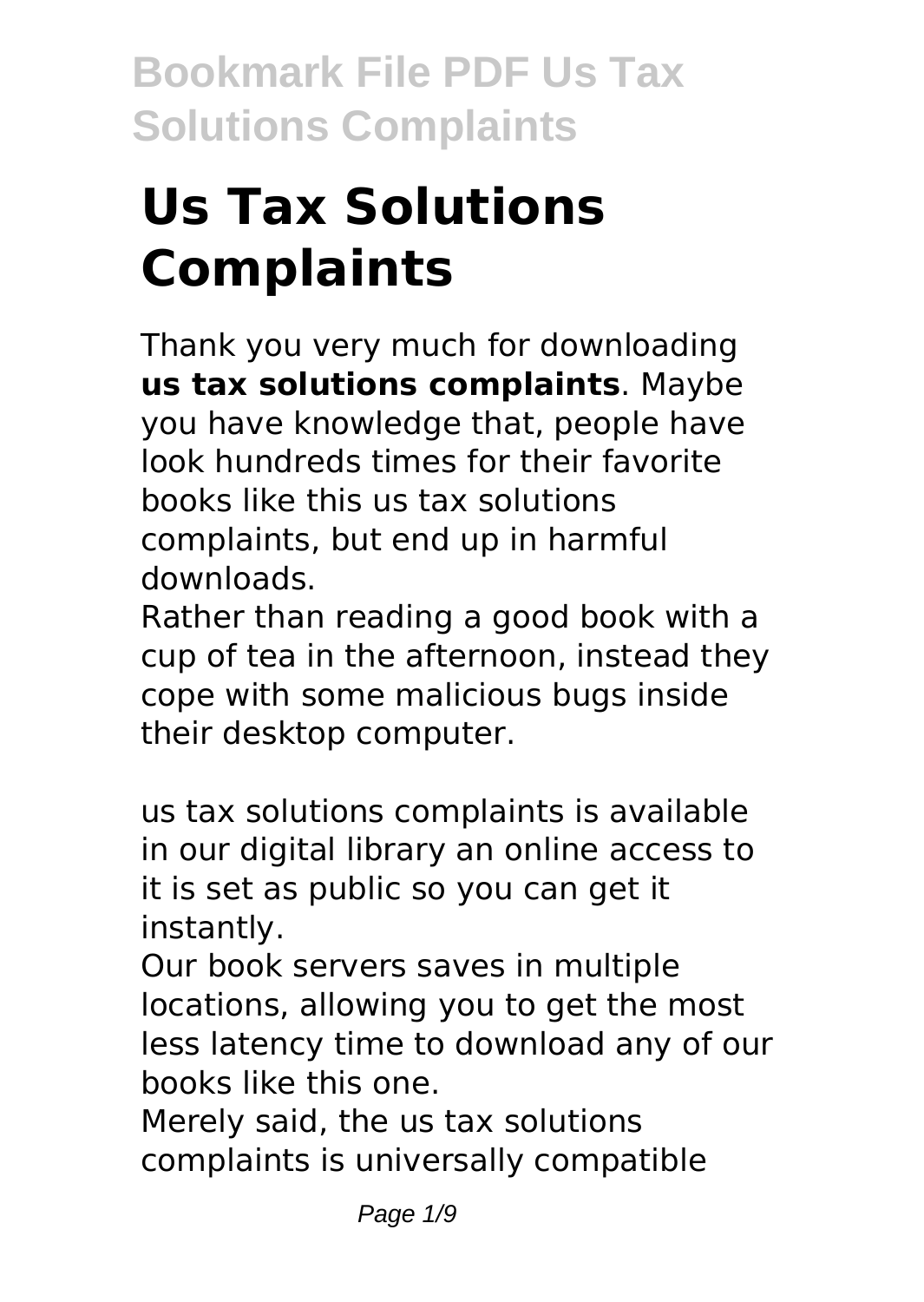#### with any devices to read

Ebooks on Google Play Books are only available as EPUB or PDF files, so if you own a Kindle you'll need to convert them to MOBI format before you can start reading.

#### **Us Tax Solutions Complaints**

BBB accredited since 5/23/2005. Tax Consultant in Hixson, TN. See BBB rating, reviews, complaints, request a quote & more.

#### **U.S. Tax Solutions | Better Business Bureau® Profile**

Reported By: Shayne Sullivan — Arlington Virginia United States of America US Tax Solutions Hixson , Tennessee United States of America Phone: (888) 828-1040

#### **Ripoff Report > US Tax Solutions Review - Hixson, Tennessee**

US Tax Solutions LLP is a UK-based partnership established to assist US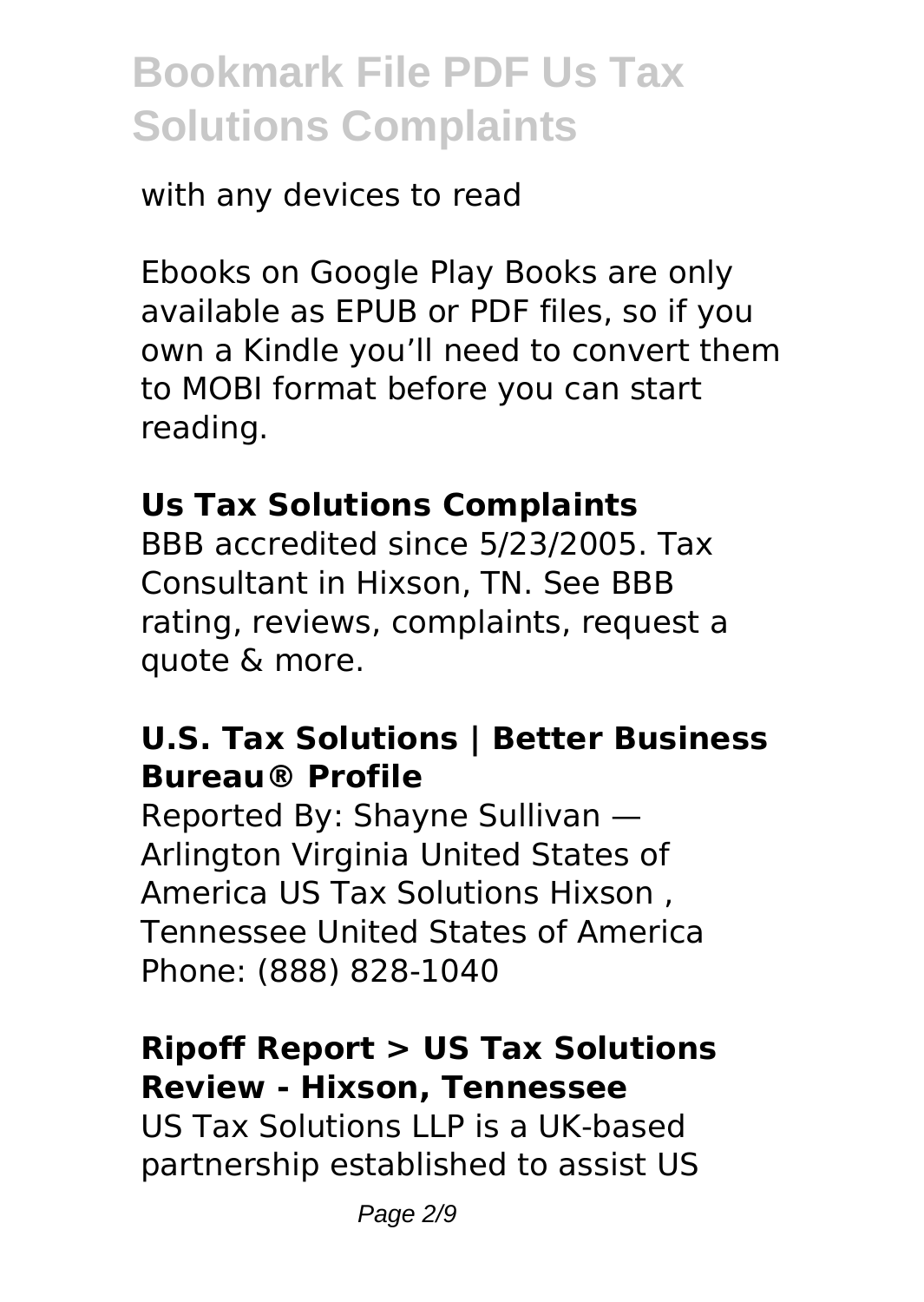taxpayers who are working or resident overseas. We can help you solve problems in tax and estate planning. We can explain the tax consequences of any decisions that you—or your organisation—may need to make.

#### **US Tax Solutions LLP**

2 reviews of U S Tax Solutions "I'm a fan. They have helped me through the years, especially after the death of my husband. I don't mind mailing my taxes off to them. They are a great team of communicators - I especially love their newsletters. They keep their clients upto-date of what they are doing and any new laws we need to be aware of.

#### **U S Tax Solutions - Tax Services - 4510 Hixson Pike ...**

Instant Tax Solutions serves to lift the burden caused by tax debt. We can help solve problems related to IRS back tax returns, tax liens, bank or property levies and IRS notices.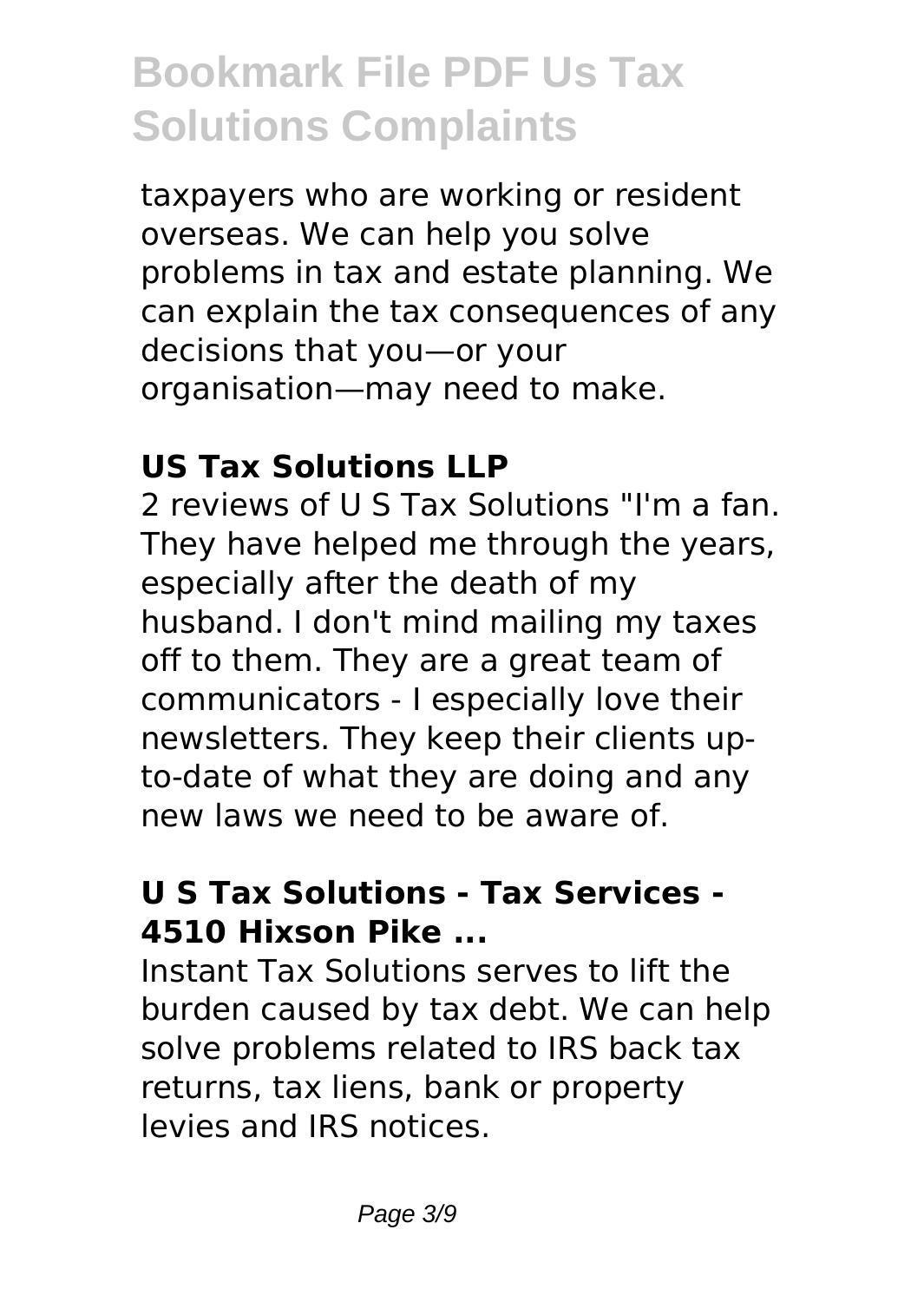#### **Top 62 Instant Tax Solutions Reviews**

Us Tax Solutions Ltd. is a New York Domestic Business Corporation filed on July 15, 1998. The company's filing status is listed as Inactive - Dissolution By Proclamation / Annulmen and its File Number is 2279360. The Registered Agent on file for this company is Spiegel & Utrera, P.A., P.C. and is located at 45 John Street, Suite 711, New York, NY 10038.

#### **Us Tax Solutions Ltd. in New York, NY | Company Info & Reviews**

Thank you Annette for leaving your review of our company. All of us at Instant Tax Solutions are grateful for every one of our clients, and we are happy to see Mark showed this while working on your case. Please contact us any time you need to.

### **Instant Tax Solutions Reviews | Read Customer Service ...**

Read 435 Reviews Works with clients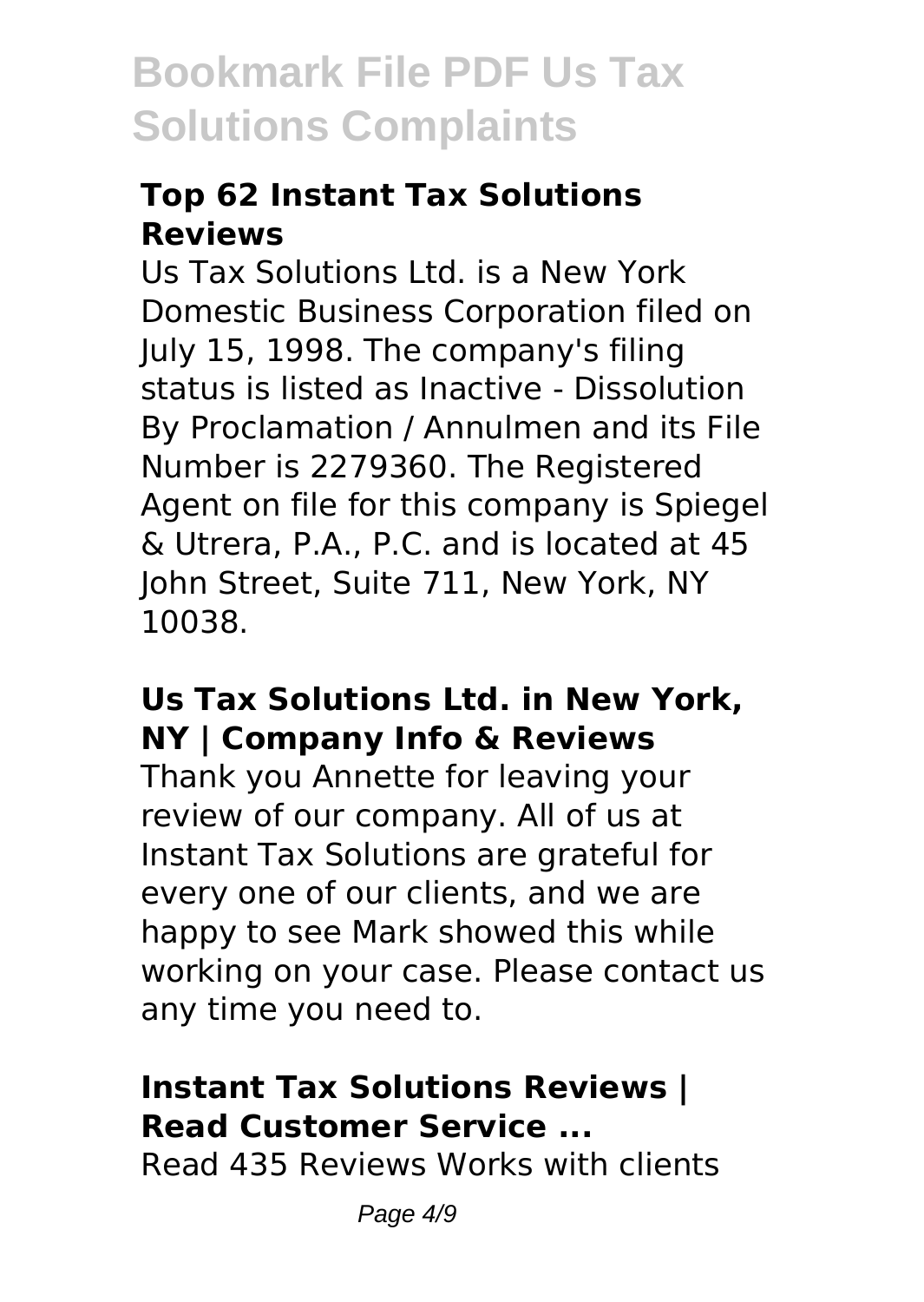who have more than \$20,000 in tax debt. Provides a 15-day money-back guarantee. Offers free consultations with a licensed tax pro.

#### **10 Best Tax Relief Companies | Get Tax Debt Help ...**

Tax Solutions – Trusted Globally. 1855 Barker Cypress Rd Ste 120 Houston, TX 77084. 281-578-1040. Hours of Operation Monday through Friday: 9:00 a.m. to 5:00 p.m. Other Appointment Times Available With Prior Notice Closed on Bank Holidays. You are on your way to excellent tax services! Call us at any time to discuss your tax matters.

#### **CONTACT US | Tax Solutions - Trusted Globally**

US Tax Solutions LLP is run by two highlyqualified US tax professionals. We have been working in London for the last seven years. The tax expertise that we can bring to your tax situation has been gained in working across the whole spectrum of US tax. Stephen | Sepanski.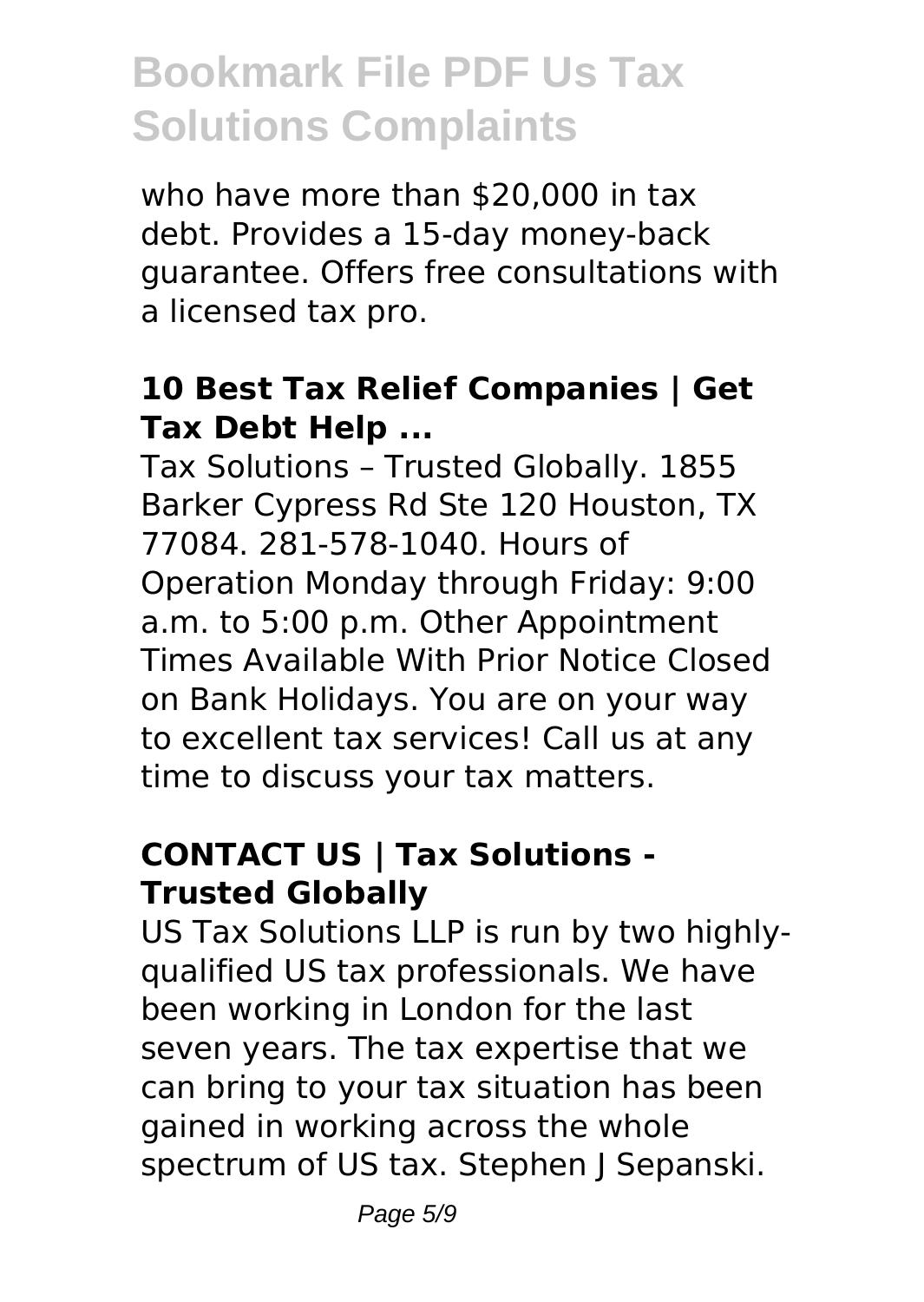Stephen is a Certified Public Accountant (CPA) licensed by the State of ...

#### **About the Firm | US Tax Solutions LLP**

U S Tax Solutions terminated our representation of this client and refunded 100% of his money. We declined to have and further contact with him and therefore chose not to return any communications. Apparently the former client was so upset that we would have the nerve to fire him as a client that he has filed several complaints in an attempt to damage our reputation.

#### **Ripoff Report > US Tax Solutions Review - Hixson, Tennessee**

John has 10 years of tax-preparation experience. His experience includes not only individual returns, but also corporations, sole-proprietors, charitable trusts, and non-profit organizations. Location. 4510 Hixson Pike Suite E Hixson, TN 37343 Phone: (423)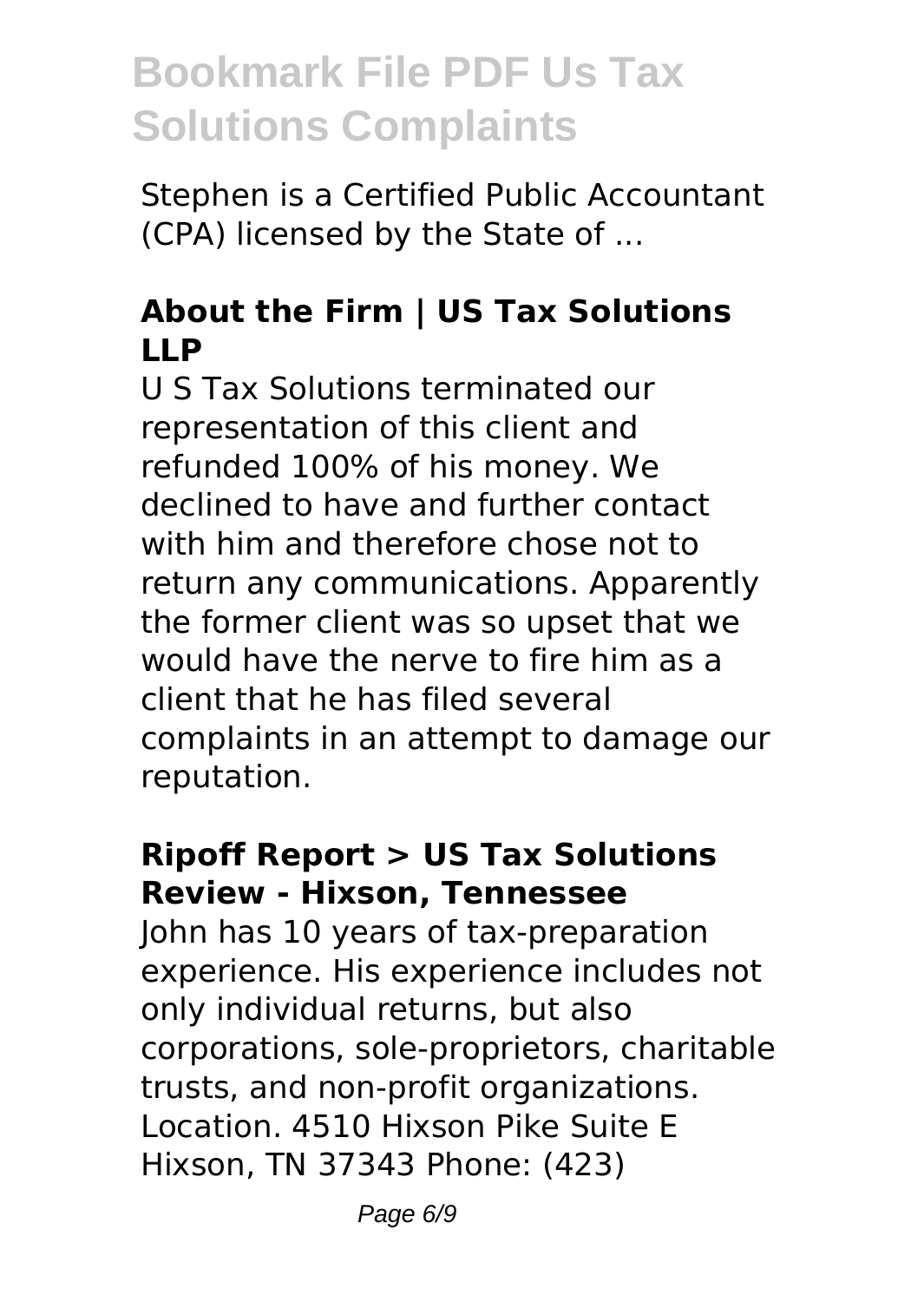870-2440 Email Us. Availability. Call (423) 870-2440 to schedule your appointment.

#### **Rave Reviews - U S Tax Solutions**

U S Tax Solutions's thoughts on Healthy Skepticism in light of the 2020 Election November 3, 2020 John King, EA Straight Talk for Real-World Taxpayers 03.17.2018

#### **U S Tax Solutions - Chattanooga's Most Reliable Tax ...**

Victory Tax Solutions solved my tax problems quickly and effectively. I was actually targeted by the IRS for political reasons. The secret societies embedded in our agencies get away with murder (literally). Victory Tax Solutions was able solve my problems in spite of the nefarious efforts of corrupt elements within the IRS.

### **Victory Tax Solutions Reviews | Read Customer Service ...**

Tax Defense Network is a highly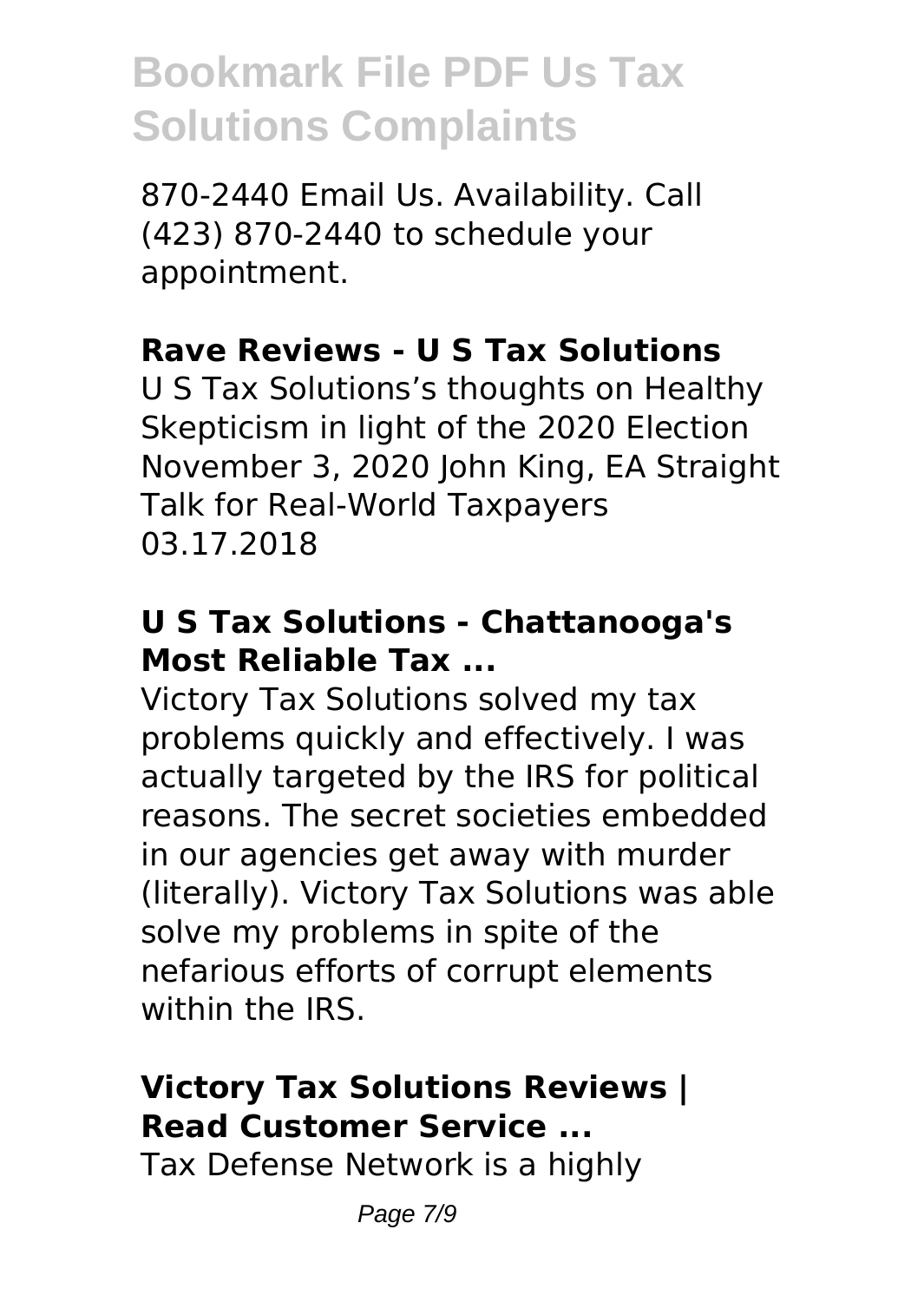recommended tax company with a full range of services extending from tax debt resolution services to tax return preparation. Tax Defense Network has an average cost of \$2,500 to \$3,000 for its full services (prices will be lower for less in-depth services and higher for more in-depth services), a good price for the tax relief industry.

#### **Is Tax Defense Network Legit? [Reviews & Complaints]**

BBB accredited since 10/1/2009. Tax Negotiators in Coeur D Alene, ID. See BBB rating, reviews, complaints, request a quote & more.

#### **Instant Tax Solutions, LLC | Better Business Bureau® Profile**

Working Solutions is not a bad company. You work at home, and they do pay you. You get to schedule yourself within certain available hours. And you don't get paid when you aren't working, but if you ever need or want to take time off, you just put in the request,and take the